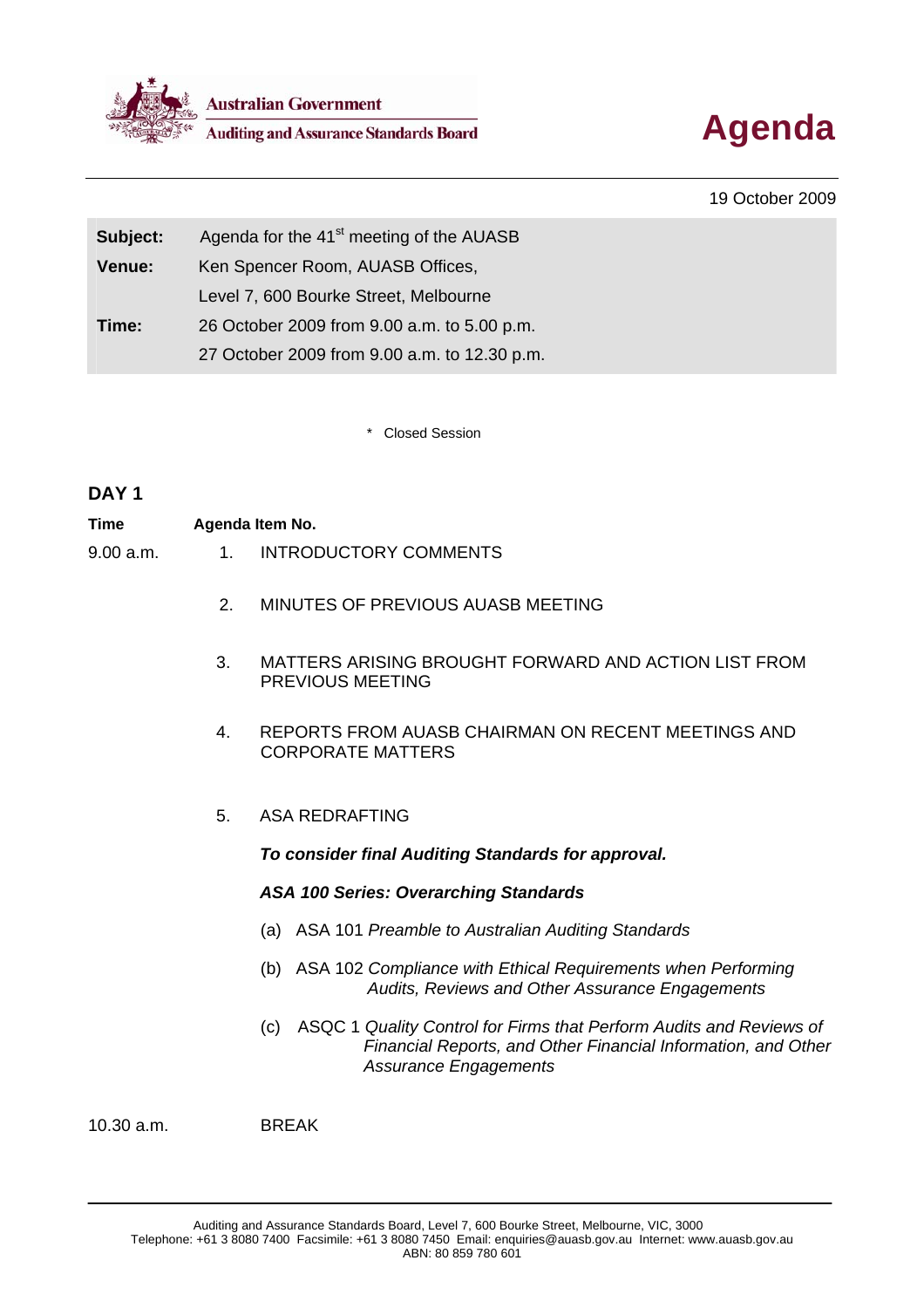



# **Day 1 (continued)**

| 10.50 a.m. | <b>ASA REDRAFTING (continued)</b>                  |                                                                |  |                                                                                                                                       |  |
|------------|----------------------------------------------------|----------------------------------------------------------------|--|---------------------------------------------------------------------------------------------------------------------------------------|--|
|            | To consider final Auditing Standards for approval. |                                                                |  |                                                                                                                                       |  |
|            |                                                    | <b>ASA 200 Series: General Principles and Responsibilities</b> |  |                                                                                                                                       |  |
|            |                                                    | (a)                                                            |  | ASA 200 Overall Objectives of the Independent Auditor and the Conduct<br>of an Audit in Accordance with Australian Auditing Standards |  |
|            |                                                    |                                                                |  | (b) ASA 210 Agreeing the Terms of Audit Engagements                                                                                   |  |
|            |                                                    | (c)                                                            |  | ASA 220 Quality Control for an Audit of a Financial Report and Other<br><b>Historical Financial Information</b>                       |  |
|            |                                                    |                                                                |  | (d) ASA 230 Audit Documentation                                                                                                       |  |
|            |                                                    |                                                                |  | (e) ASA 240 The Auditor's Responsibilities Relating to Fraud in an Audit of a<br><b>Financial Report</b>                              |  |
|            |                                                    | (f)                                                            |  | ASA 250 Consideration of Laws and Regulations in an Audit of a Financial<br>Report                                                    |  |
|            |                                                    | (g)                                                            |  | ASA 260 Communication with Those Charged with Governance                                                                              |  |
|            |                                                    |                                                                |  | (h) ASA 265 Communicating Deficiencies in Internal Control to Those<br><b>Charged with Governance and Management</b>                  |  |
| 11.50 a.m. | 7.                                                 |                                                                |  | <b>ASA REDRAFTING (continued)</b>                                                                                                     |  |
|            |                                                    |                                                                |  | To consider final Auditing Standards for approval.                                                                                    |  |
|            |                                                    |                                                                |  | ASA 300 Series: Risk Assessment and Response to Assessed Risk                                                                         |  |
|            |                                                    | (a)                                                            |  | ASA 300 Planning an Audit of a Financial Report                                                                                       |  |
|            |                                                    |                                                                |  | (b) ASA 315 Identifying and Assessing the Risks of Material Misstatement<br>through Understanding the Entity and Its Environment      |  |
|            |                                                    | (c)                                                            |  | ASA 320 Materiality in Planning and Performing an Audit                                                                               |  |
|            |                                                    | (d)                                                            |  | ASA 330 The Auditor's Responses to Assessed Risks                                                                                     |  |
|            |                                                    | (e)                                                            |  | ASA 402 Audit Considerations Relating to the Entity Using a Service<br>Organisation                                                   |  |
|            |                                                    | (f)                                                            |  | ASA 450 Evaluation of Misstatements Identified during the Audit                                                                       |  |

12.30 p.m. LUNCH\*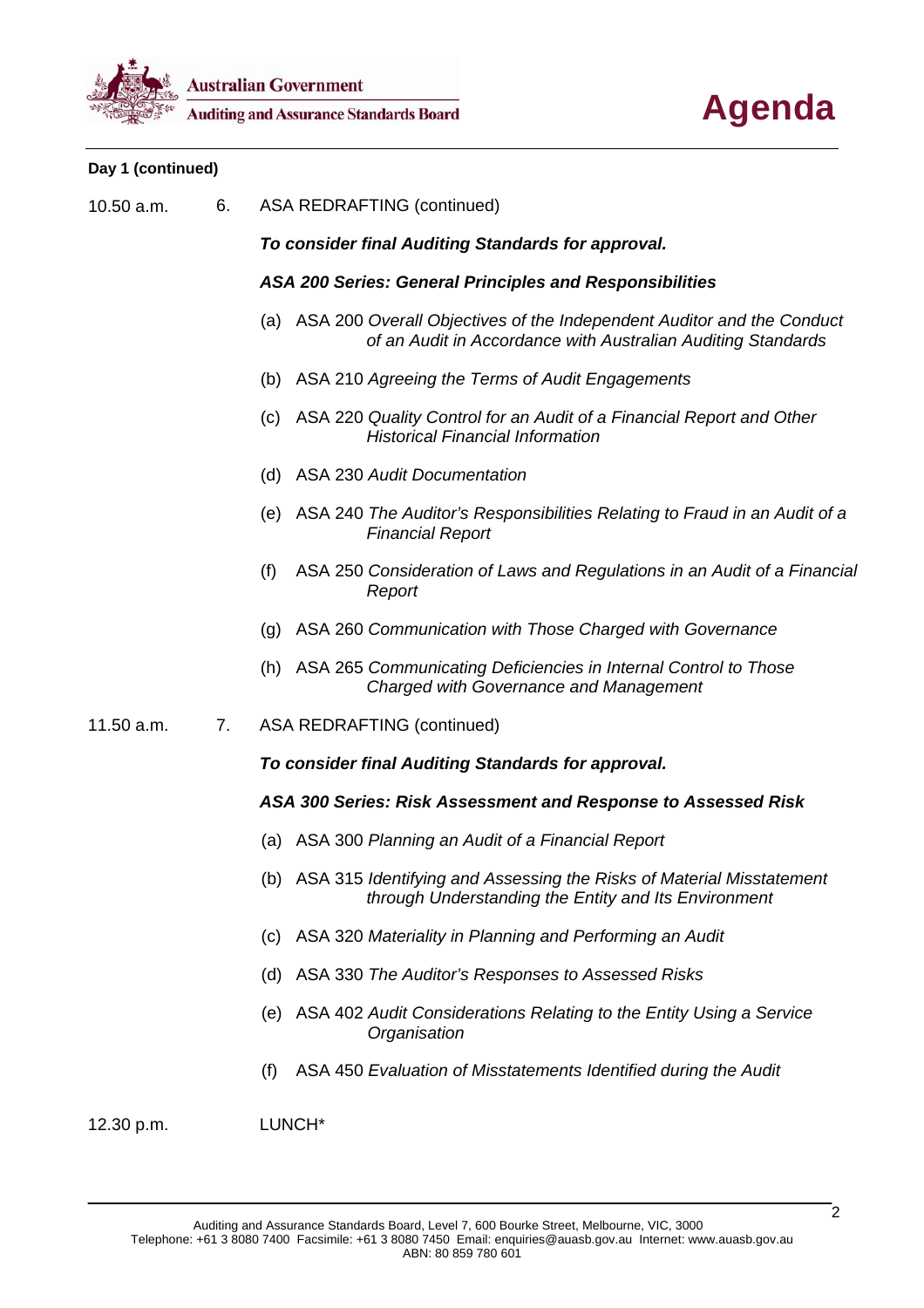



## **Day 1 (continued)**

1.30 p.m. 8. ASA REDRAFTING (continued)

*To consider final Auditing Standards for approval.* 

### *ASA 500 Series: Audit Evidence*

- (a) ASA 500 *Audit Evidence*
- (b) ASA 501 *Audit Evidence—Specific Considerations for Inventory and Segment Information*
- (c) ASA 502 *Audit Evidence—Specific Considerations for Litigation and Claims*
- (d) ASA 505 *External Confirmations*
- (e) ASA 510 *Initial Audit Engagements—Opening Balances*
- (f) ASA 520 *Analytical Procedures*
- (g) ASA 530 *Audit Sampling*
- (h) ASA 540 *Auditing Accounting Estimates, Including Fair Value Accounting Estimates, and Related Disclosures*
- (i) ASA 550 *Related Parties*
- (j) ASA 560 *Subsequent Events*
- (k) ASA 570 *Going Concern*
- (l) ASA 580 *Written Representations*
- 9. ASA REDRAFTING (continued)

## *To consider final Auditing Standards for approval.*

#### *ASA 600 Series: Using the Work of Others*

- (a) ASA 600 *Special Considerations Audits of a Group Financial Report (Including the Work of Component Auditors)*
- (b) ASA 610 *Using the Work of Internal Auditors*
- (c) ASA 620 *Using the Work of an Auditor's Expert*

3.00 p.m. BREAK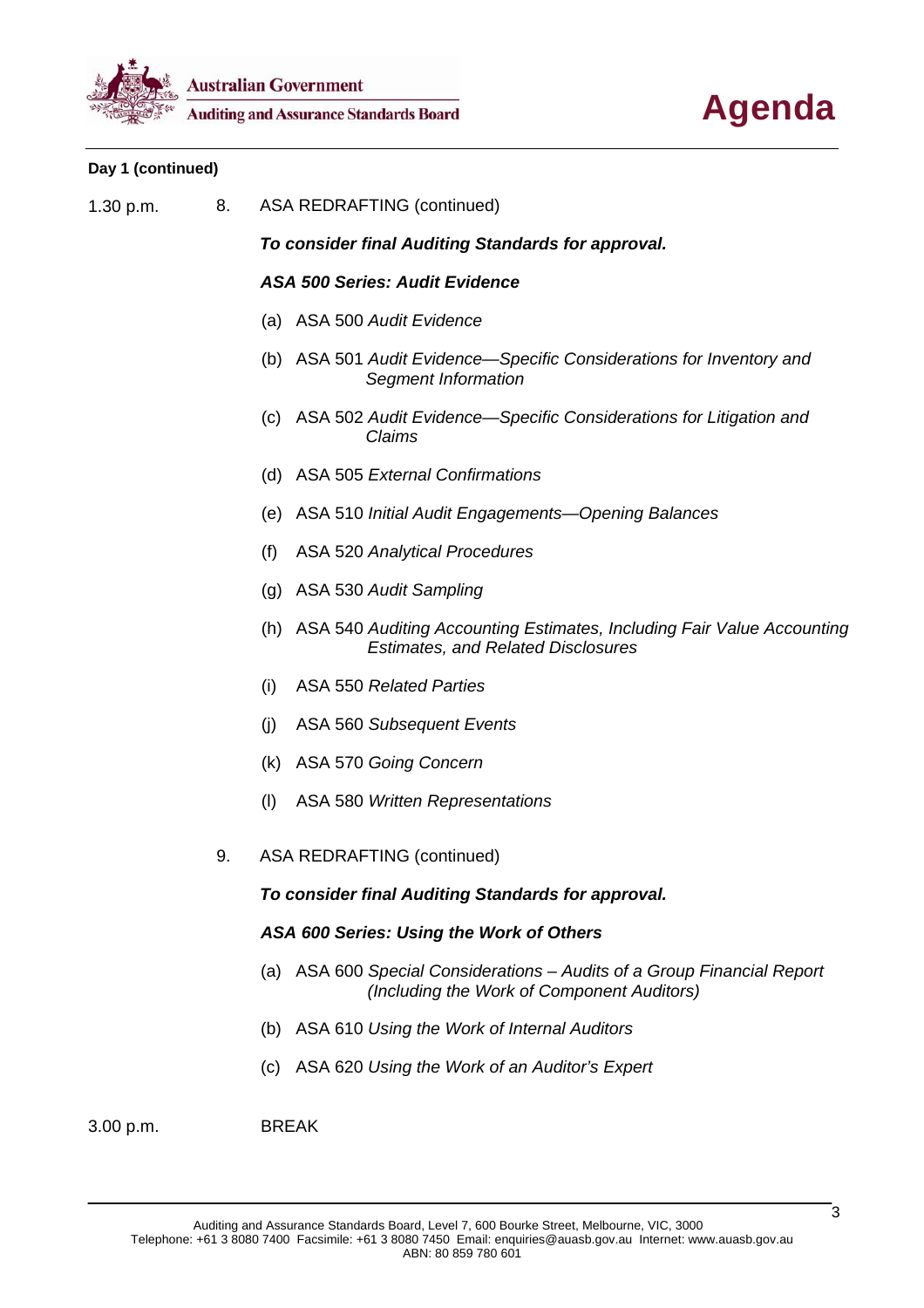



### **Day 1 (continued)**

3.20 p.m. 10. ASA REDRAFTING (continued)

*To consider final Auditing Standards for approval.* 

*ASA 700 Series: Audit Conclusions and Reporting* 

- (a) ASA 700 *Forming an Opinion and Reporting on a Financial Report*
- (b) ASA 705 *Modifications to the Opinion in the Independent Auditor's Report*
- (c) ASA 706 *Emphasis of Matter Paragraphs and Other Matter Paragraphs in the Independent Auditor's Report*
- (d) ASA 710 *Comparative Information—Corresponding Figures and Comparative Financial Reports*
- (e) ASA 720 *The Auditor's Responsibilities Relating to Other Information in Documents Containing an Audited Financial Report*
- 11. ASA REDRAFTING (continued)

### *To consider final Auditing Standards for approval.*

#### *ASA 800 Series: Specialised Areas*

- (a) ASA 800 *Special Considerations—Audits of Financial Reports Prepared in Accordance with Special Purpose Frameworks*
- (b) ASA 805 *Special Considerations—Audits of Single Financial Statements and Specific Elements, Accounts or Items of a Financial Statement*
- (c) ASA 810 *Engagements to report on Summary Financial Statements*
- (d) ASRE 2410 *Review of a Financial Report Performed by the Independent Auditor of the Entity*
- 12. ASA REDRAFTING (continued)

#### *Other Pronouncements and Regulatory Impact Assessment*

- (a) *AUASB Glossary*
- (b) *Framework for Assurance Engagements*
- (c) *Regulatory Impact Statement*
- 5.00 p.m. CLOSE